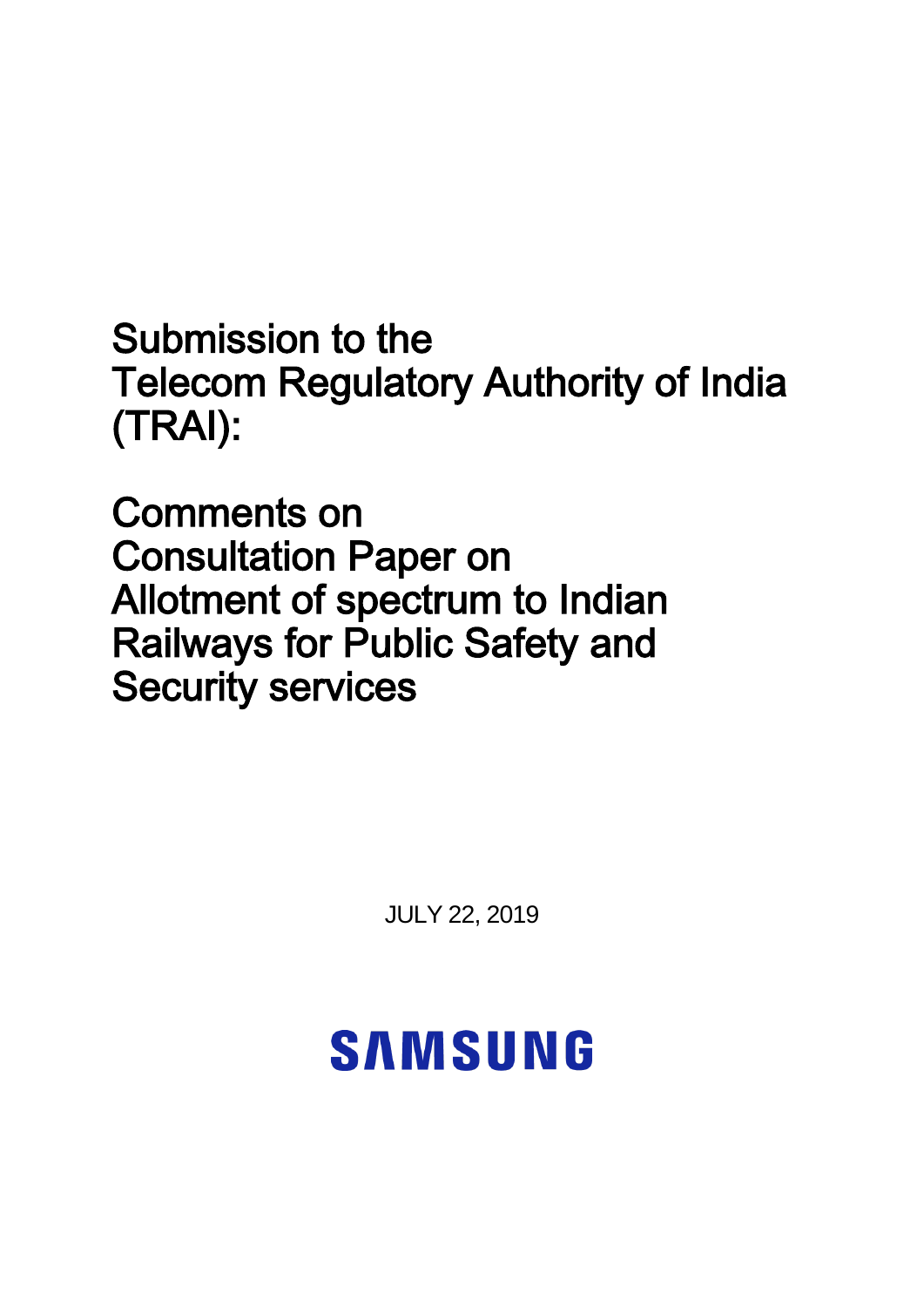# **Table of Contents**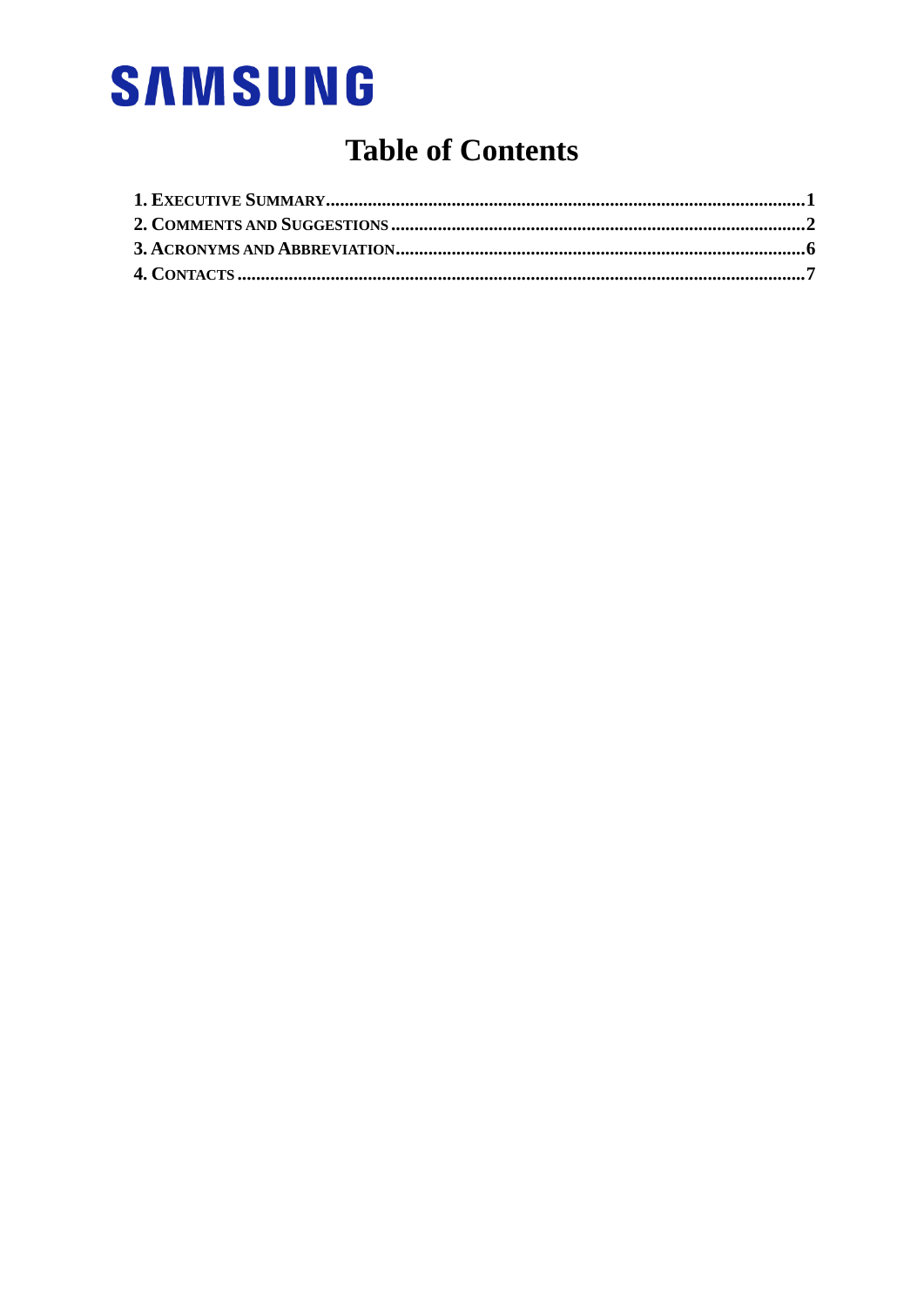### <span id="page-2-0"></span>**1. Executive Summary**

Samsung Electronics Co., Ltd (hereinafter Samsung) is pleased to submit a response to the Telecom Regulatory Authority of India (TRAI) consultation paper on "Allotment of spectrum to Indian Railways for Public Safety and Security services<sup>"1</sup>. Samsung is grateful for the opportunity to work with the TRAI by suggesting methods for spectrum allocation to Indian Railways for enabling Railway Radiocommunication Systems between Train and Trackside (RSTT) services. The TRAI consultation paper has captured the scenarios for spectrum allotment to Indian Railways quite comprehensively.

In section 2, Samsung provides comments and suggestions on the issue for questions listed in the consultation paper. Samsung fully supports the consultation by the TRAI to find alternate methods for administratively allocating spectrum to Indian Railways requirement for RSTT.

**Samsung has proposed a harmonized approach for administratively allocating 2x10 MHz block size from 800 MHz spectrum band i.e. 3GPP Band 26 to Indian Railways along with Public Protection and Disaster Relief (PPDR) Special Purpose Vehicle (SPV) under Ministry of Home Affairs (MHA).** Samsung believes that deploying common communication network using Long Term Evolution (LTE) technology on harmonized spectrum for both RSTT and PPDR is best strategy in national interest of all stakeholders. This allows easy co-ordination, optimal spectrum usage, smooth scaling up and interworking between the two networks during disaster situation.

Samsung has demonstrated strong leadership in LTE technology through active participation in development of global standards and experience in successful implementation of LTE-R and PS-LTE networks for RSTT and PPDR services across the globe. In addition to mission critical services Samsung is leading infrastructure and End-to-End (E2E) solution provider for leading Telecom Service Providers (TSPs) for commercial networks based on LTE and 5G technology in United States, Korea, Europe, China, Japan and India.

Finally, Samsung would like to thank the TRAI for the opportunity to comment on the consultation issues, and we look forward to working closely with the TRAI in a continuous manner for deriving an inclusive approach for harmonized spectrum allocation and network deployment strategy to meet the requirements of stakeholders. Samsung hopes that our suggested method can form the basis for deriving appropriate recommendations by the Authority.

-

<sup>&</sup>lt;sup>1</sup> [https://main.trai.gov.in/sites/default/files/CP\\_SIR\\_24062019\\_0.pdf](https://main.trai.gov.in/sites/default/files/CP_SIR_24062019_0.pdf)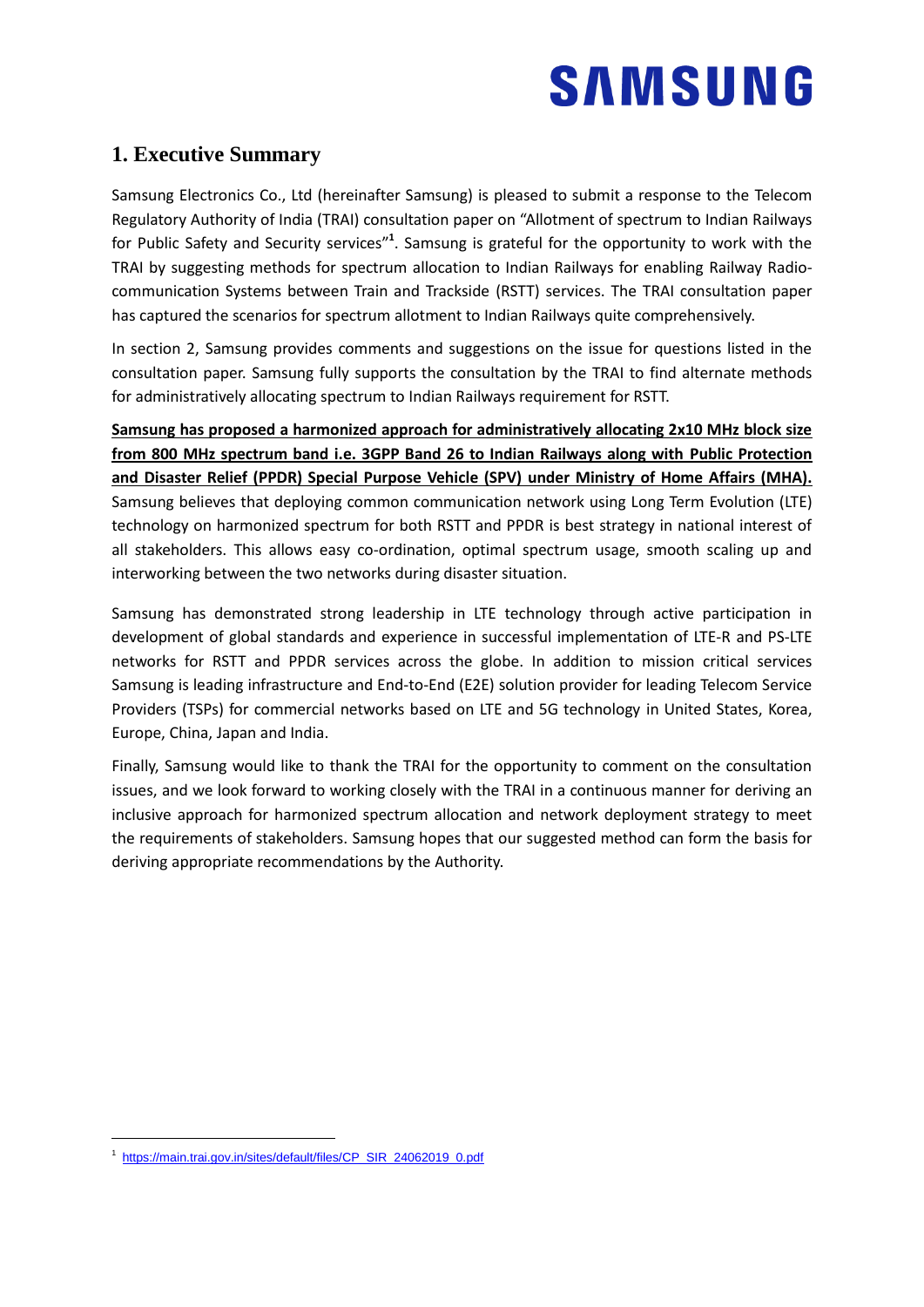# <span id="page-3-0"></span>**2. Comments and Suggestions**

In this section, Samsung provides detailed comments and suggestions for Issues for Consultation mentioned in Chapter 4 of the consultation paper.

### **Q.1 Whether spectrum in 700 MHz band should be assigned to Indian Railways for RSTT in India? Please provide justification for your response.**

The 700 MHz Band [i.e. 713-748 MHz Uplink (UL) and 768-803 MHz Downlink (DL)] the entire spectrum shall be auctioned to Telecom Service Provider (TSP) according to the  $1<sup>st</sup>$  August 2018 recommendations<sup>2</sup>. This band also referred as APT700 or 3GPP Band 28, which is paired FDD spectrum of 2x35 MHz is available in all 22 Licensed Service Areas (LSA) within India. The Authority has recommended a block size of 5 MHz while bidding for the spectrum during the auctions by the (TSP). Considering the total availability of 35 MHz FDD spectrum, 3 private TSPs and one state TSP, the premium pricing of the spectrum, each TSP participating in auctions most likely would like to secure at least 2 blocks i.e. 10 MHz spectrum. Furthermore, 5G High Level Forum (HLF) has also recommended the 700 MHz band in the Announce Tier for 5G. For the TSPs to fulfil the National Digital Communication Policy (NDCP) 2018 objectives on Connect India Mission the 700 MHz band, which is a coverage band is very crucial. If 10 or 15 MHz is assigned to Indian Railways from the available 35 MHz then 20 to 25 MHz spectrum may not be sufficient for the TSPs to fulfil the NDCP 2018 objectives. Based on the TRAI and 5G HLF recommendation administrative allocation of 700 MHz band doesn't seem feasible for RSTT.

### **Q.2 In case your answer to Q1 is in affirmative, how much spectrum should be assigned to Indian Railways?**

We do not provide specific comments, however, please refer to our response to Q.3.

### **Q.3 In case your answer to Q1 is negative, i) what are the other bands (including 450-470 MHz) in which spectrum can be assigned for RSTT, ii) how much spectrum should be assigned to Indian Railways?**

**Samsung recommends 2x10 MHz block size from 800 MHz spectrum band i.e. 3GPP Band 26 should be assigned to Indian Railways.** The Indian Railways requirement of 10 MHz spectrum for RSTT can be met in 800 MHz band. The 800 MHz band has similar radio propagation characteristics as 700 MHz band. According to  $4<sup>th</sup>$  June 2018 recommendations on Next Generation Public Protection and Disaster Relief (PPDR) communication networks<sup>3</sup>, the authority has recommended 2x10 MHz spectrum of 3GPP Band 26 on no-cost basis for LTE based nationwide broadband PPDR network. This band also referred as PPDR band or 3GPP Band 26 is paired Frequency Division Duplex (FDD)

-

<sup>&</sup>lt;sup>2</sup> <https://main.trai.gov.in/sites/default/files/RecommendationsAuctionofSpectrum01082018.pdf>

<sup>&</sup>lt;sup>3</sup> [https://main.trai.gov.in/sites/default/files/RecommendationsPPDR04062018\\_0.pdf](https://main.trai.gov.in/sites/default/files/RecommendationsPPDR04062018_0.pdf)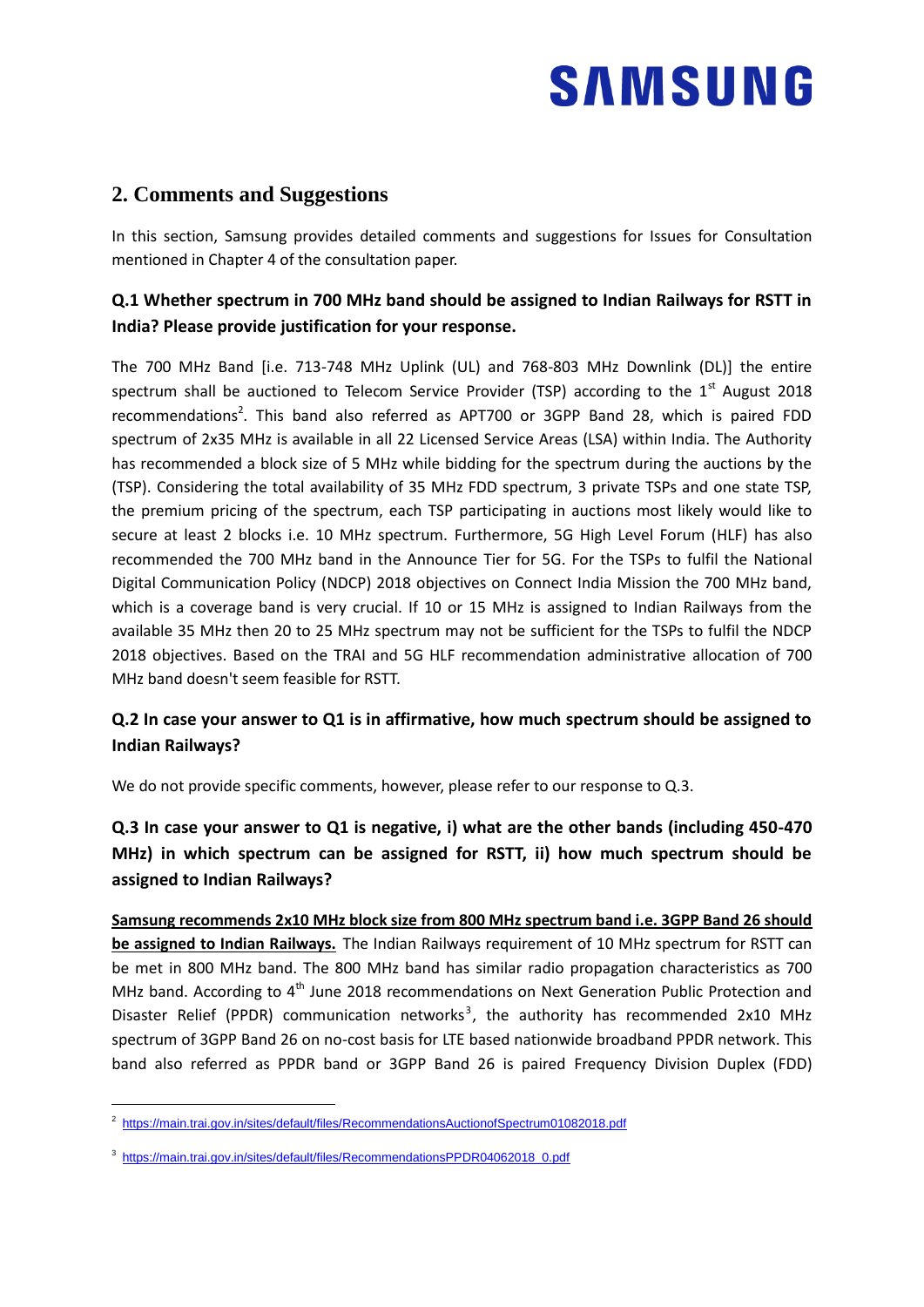spectrum of 2x10 MHz i.e. 814-824 MHz (UL) and 859-869 MHz (DL) can be harmonized to meet the Indian Railways spectrum requirement for RSTT. The provisioning of RSTT features/services based on LTE-R and PPDR features/services based on PS-LTE has great degree of commonality (for quick review please refer to the Informative Annex at the end). Also deploying communication networks based on LTE technology on harmonized spectrum for both RSTT and PPDR allows easy co-ordination and interworking between the two networks during disaster situation, which is essential and best practice worldwide. This approach of harmonizing the Band 26 spectrum for PPDR and Indian Railways is in the national interest to judiciously utilize scarce national assets.

# **Q.4 In case it is decided that spectrum in IMT bands which have already been earmarked for mobile services, be assigned to Indian Railways for RSTT in India, what should be the methodology (including price) of allotment of spectrum?**

We do not provide specific comments, however, please refer to our response to Q.5.

### **Q.5 In case it is decided to assign spectrum in other spectrum bands (including 450-470 MHz band), what should be the methodology (including price) of allotment of spectrum?**

Spectrum with 2x10 MHz block in Band 26 having similar radio propagation characteristics as 700 MHz band is recommended by the Authority on **no-cost basis** for PPDR, the same approach should be extended to Indian Railways while harmonizing the spectrum requirement for PPDR and RSTT.

### **Q.6 Do you foresee any challenges, if IR makes internet services available onboard i.e. within the train using spectrum allocated for signaling purpose?**

The main spectrum requirement for Indian Railways is RSTT i.e. signaling purpose. This requirement concerning railway safety and passenger safety shall not be compromised for providing complementary internet services onboard. If the objectives of Connect India mission spelt out in NDCP 2018 are fulfilled by TSPs, there will be no need by Indian Railways to duplicate the efforts for providing internet services onboard. Regardless of that, onboard internet services shall be made available using unlicensed spectrum using WiFi technology as access and spectrum assigned to Indian Railways as backhaul. For backhaul carrying internet traffic, additional spectrum may be required other than the RSTT requirement of 2x10 MHz which will be needed for signaling purpose.

**Q.7 Whether the requirement of IR for RSTT can be fulfilled using the following alternate methods: i) Alternate method suggested in para 4.47, wherein a TSP could build, deploy and maintain LTE-R network for IR; while the control, use and operation of the LTE-R network may be with IR.** 

#### **OR**

# **ii) Alternate method suggested in para 4.48, wherein there could be a common integrated network (with common spectrum) for Public Safety i.e. Public Protection and Disaster Relief (PPDR) and Railways, using PS-LTE and LTE-R technology respectively.**

We share the view of the Authority that the alternate method suggested in para 4.48 i.e. common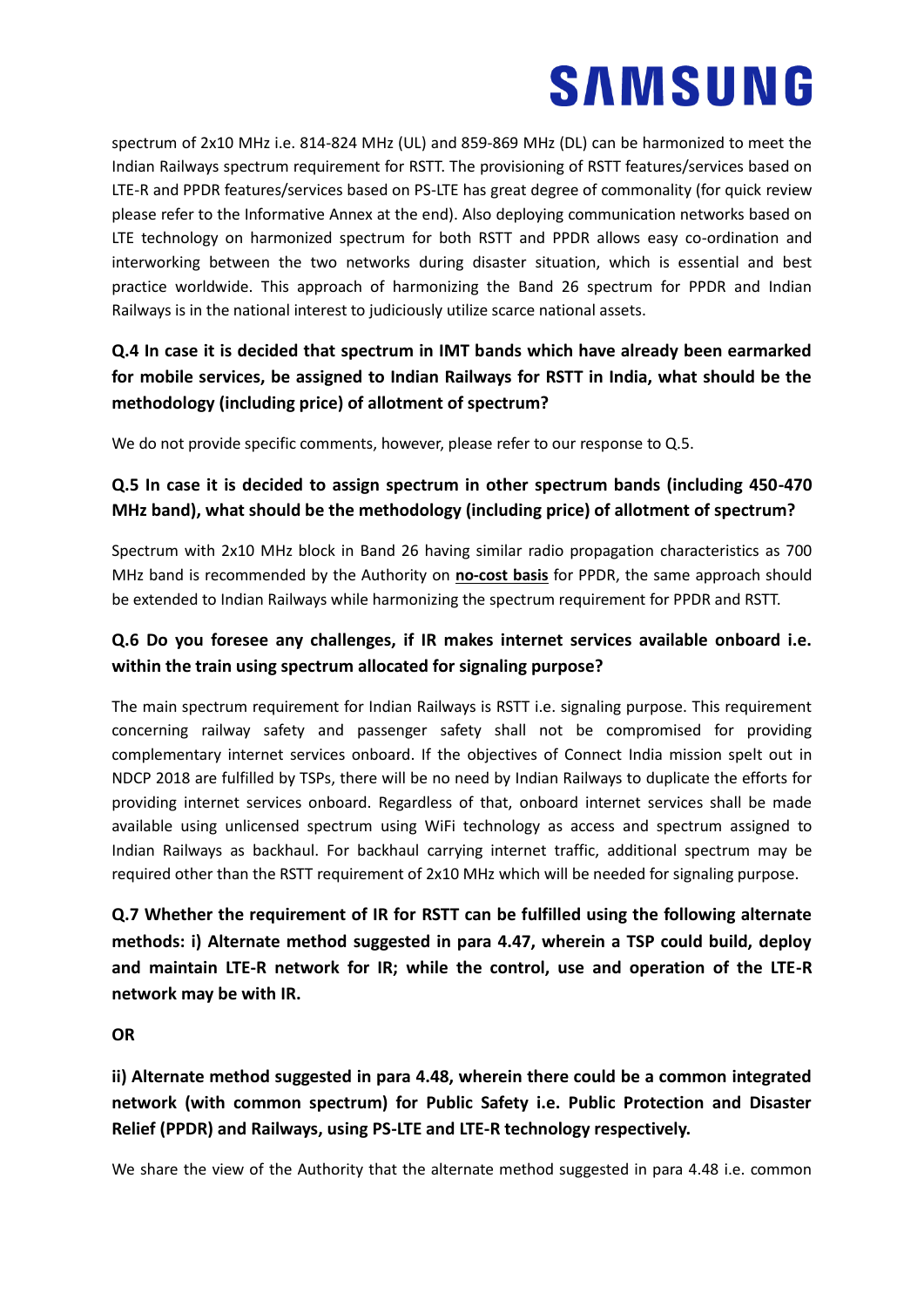integrated network for RSTT and PPDR on harmonized PPDR spectrum i.e. Band 26 based on LTE-R and PS-LTE is a good option to consider. The radio resource allocation for RSTT should not overlap with the radio resource allocation for PPDR to avoid interference problems. To optimize interference, the concerned ministries i.e. Indian Railways, Department of Telecom & PPDR SPV under MHA shall establish Standard Operating Procedure (SOP). Such network topology deployment is technically feasible through proper network planning. This approach avoids the interference from PPDR network to the RSTT network but at the same time PPDR agencies first responders can roam in the RSTT network in case of emergency scenarios like accidents to coordinate and handle the relief operations. The build out of such common network topology for both RSTT and PPDR should be through appropriate tendering procedure. The operational control of the RSTT network and PPDR network rests with Indian Railways and PPDR SPV under MHA respectively through a dedicated core or dedicated slice of the common core. The maintenance of the network can be taken care by a third party.

Samsung reiterates that deploying common communication network using LTE technology on harmonized spectrum for both RSTT and PPDR as suggested above is best strategy in national interest of all stakeholders. This allows easy co-ordination, optimal spectrum usage, smooth scaling up and interworking between the two networks during disaster situation.

#### **OR**

### **iii) Any other method as may be suggested by the stakeholders. (Please provide detailed response with justifications and required enabling provisions.)**

We do not provide specific comments, however, please refer to our response to (ii).

### **Q.8 If there are any other issues/suggestions relevant to the subject, stakeholders may submit the same with proper explanation and justification.**

We do not provide specific comments, however, please refer to Informative Annex.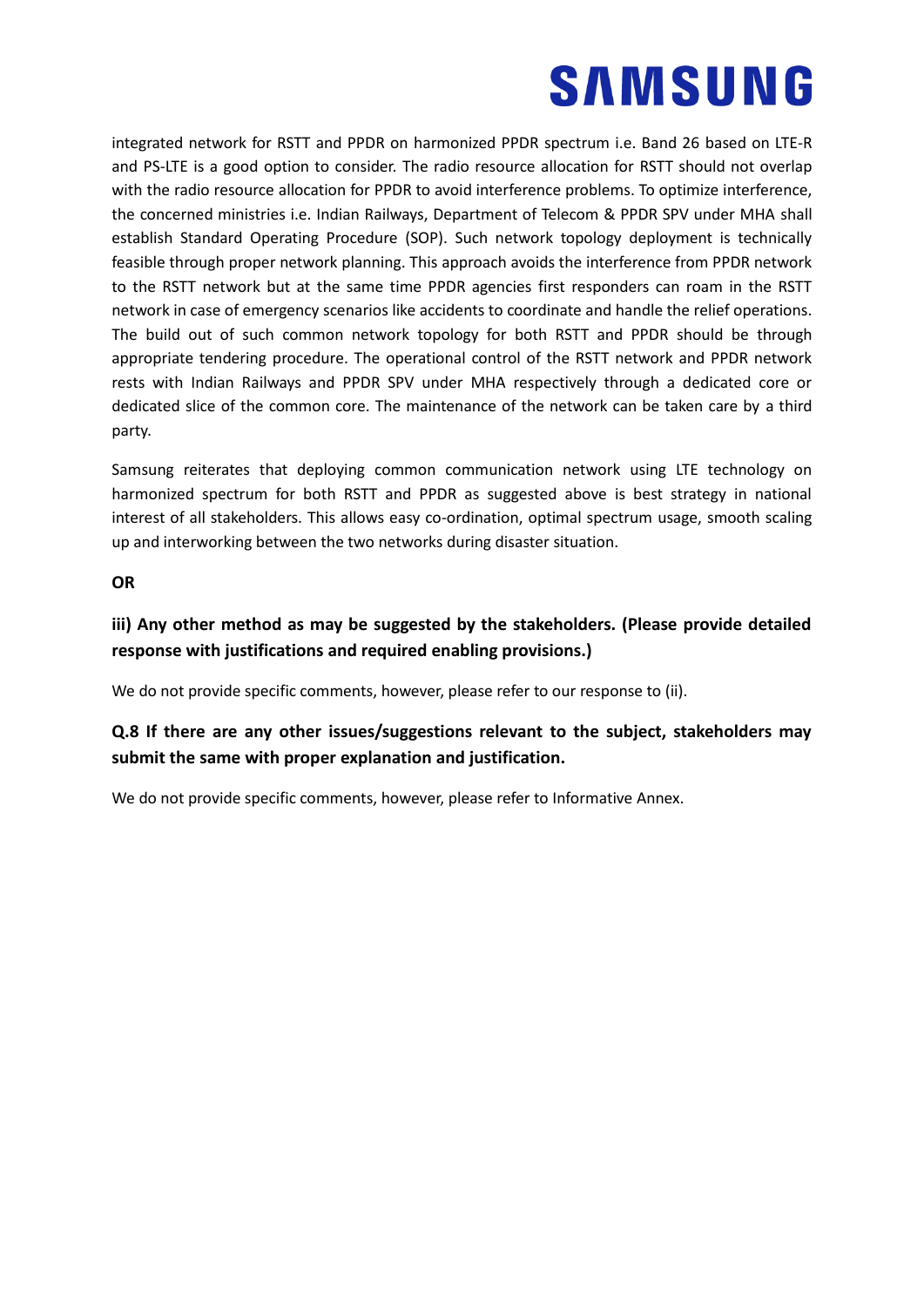#### **Informative Annex - RSTT and PPDR Harmonization**

LTE is emerging as global standard for Train control and Railway Signalling applications replacing GSM-R technology. LTE-based communication requirements by Railways is to cater data and voice needs for Train-Control, Train-Stations and Train-Train communication for improved train operations, passenger safety and passenger security services and remote rail asset monitoring and management. Some of the key functional requirements of Railway communication (a.k.a. RSTT) belong to the following broad category: Voice Call Service, Data Service, Video Call Service, Call Function, Railway Service.





Above Figure 1 shows that there are many features that are similar between Railways and the PPDR institutions. 3GPP has specified standard specifications for Railway Communication requirements together in the same standards specification for the PDDR requirements, effectively justifying the need to harmonize and reuse of the standard specifications between the two institutions. Also deploying Railway communication and BB-PPDR using different communication networks makes it difficult for them to share disaster situation information.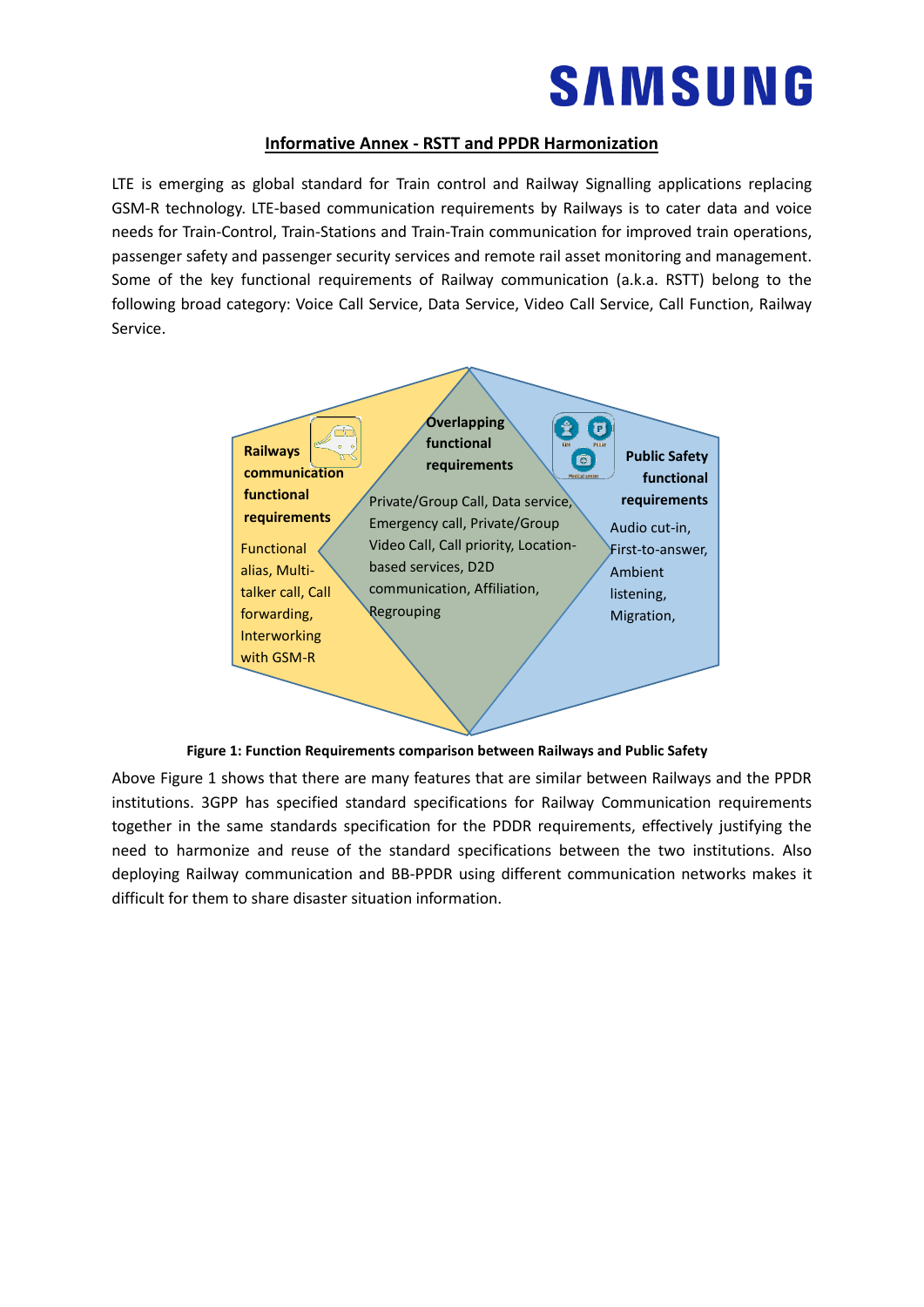

**Figure 2: LTE Mission Critical Network Project in Korea**

In the Republic of Korea, the national disaster safety network project is being built using Long Term Evolution (LTE) for public safety (PS). Frequency band for next-generation railway network and enavigation network over marine environment are also harmonized to the same frequency band as the public safety network. This allowed the deployments of PS-LTE to work together with LTE-Railway (LTE-R) and LTE-Marine (LTE-M), for railway and maritime wireless communication networks, respectively (see Figure 2). This is expected to enable institutions to promptly share information at disaster sites and send high quality wireless images to one another. They are planning to eliminate multiple management points and establish a unified disaster management and rescue system.

# <span id="page-7-0"></span>**3. Acronyms and Abbreviation**

| 3GPP            | 3rd Generation Partnership Project           |
|-----------------|----------------------------------------------|
| DL              | Downlink                                     |
| E <sub>2E</sub> | End to End                                   |
| FDD             | <b>Frequency Division Duplex</b>             |
| LSA             | Licensed Service Areas                       |
| <b>LTE</b>      | Long-term evolution                          |
| LTE-R           | LTE for Railways                             |
| MHA             | Ministry of Home Affairs                     |
| <b>NDCP</b>     | National Digital Communication Policy        |
| <b>PLMN</b>     | Public land mobile network                   |
| <b>PPDR</b>     | <b>Public Protection and Disaster Relief</b> |